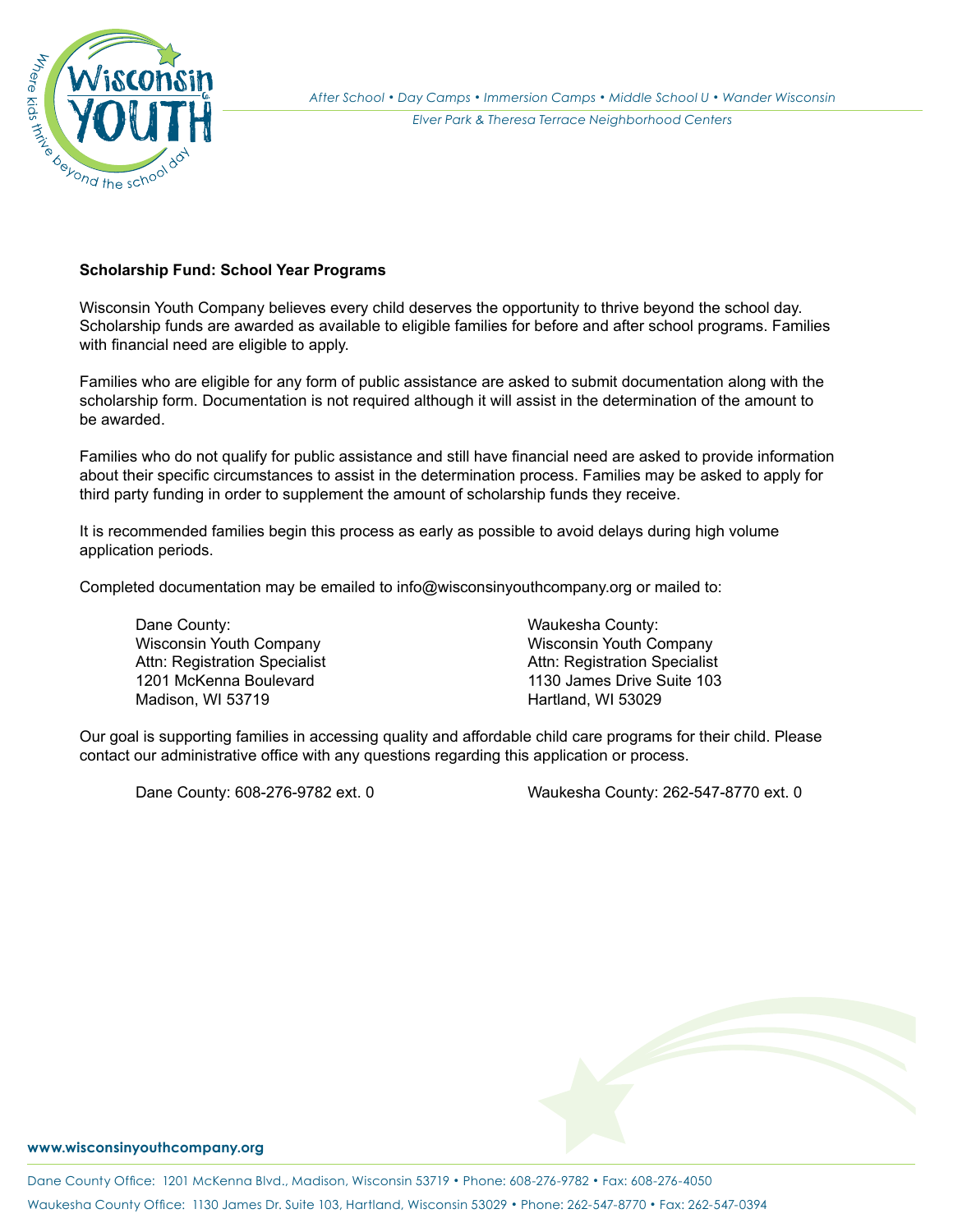

## **Scholarship Fund Application School Year Programs**

| Address experimental and the contract of the contract of the contract of the contract of the contract of the contract of the contract of the contract of the contract of the contract of the contract of the contract of the c                                        |     |
|-----------------------------------------------------------------------------------------------------------------------------------------------------------------------------------------------------------------------------------------------------------------------|-----|
|                                                                                                                                                                                                                                                                       |     |
|                                                                                                                                                                                                                                                                       |     |
|                                                                                                                                                                                                                                                                       |     |
|                                                                                                                                                                                                                                                                       |     |
| 2. Schedule of program requested: $\square$ Before school $\square$ M $\square$ T $\square$ W $\square$ TH $\square$ F<br>$\Box$ 4K wrap $\Box$ M $\Box$ T $\Box$ W $\Box$ TH $\Box$ F<br>After school $\Box M \Box T \Box W \Box TH \Box F$                          |     |
| 3. Indicate other assistance applied for (include documentation of eligibility status):<br>□ Free/reduced school meals    □ Wisconsin Shares □ City of Madison □ CCTAP- UW Madison<br>□ TEP (Transitional Education Program) □ Other: _______________________________ |     |
| 4. Does your child or family have a situation that you would like us to consider? $\square$ Yes<br>If yes, please explain:                                                                                                                                            | INo |

**I certify this information is correct and complete to the best of my knowledge.** 

\_\_\_\_\_\_\_\_\_\_\_\_\_\_\_\_\_\_\_\_\_\_\_\_\_\_\_\_\_\_\_\_\_\_\_\_\_\_\_\_\_\_\_\_\_\_\_\_\_\_\_\_\_\_\_\_\_\_\_\_\_\_\_\_\_\_\_\_\_\_\_\_\_\_ \_\_\_\_\_\_\_\_\_\_\_\_\_\_\_\_\_\_\_\_\_\_\_\_\_\_\_\_\_\_\_\_\_\_